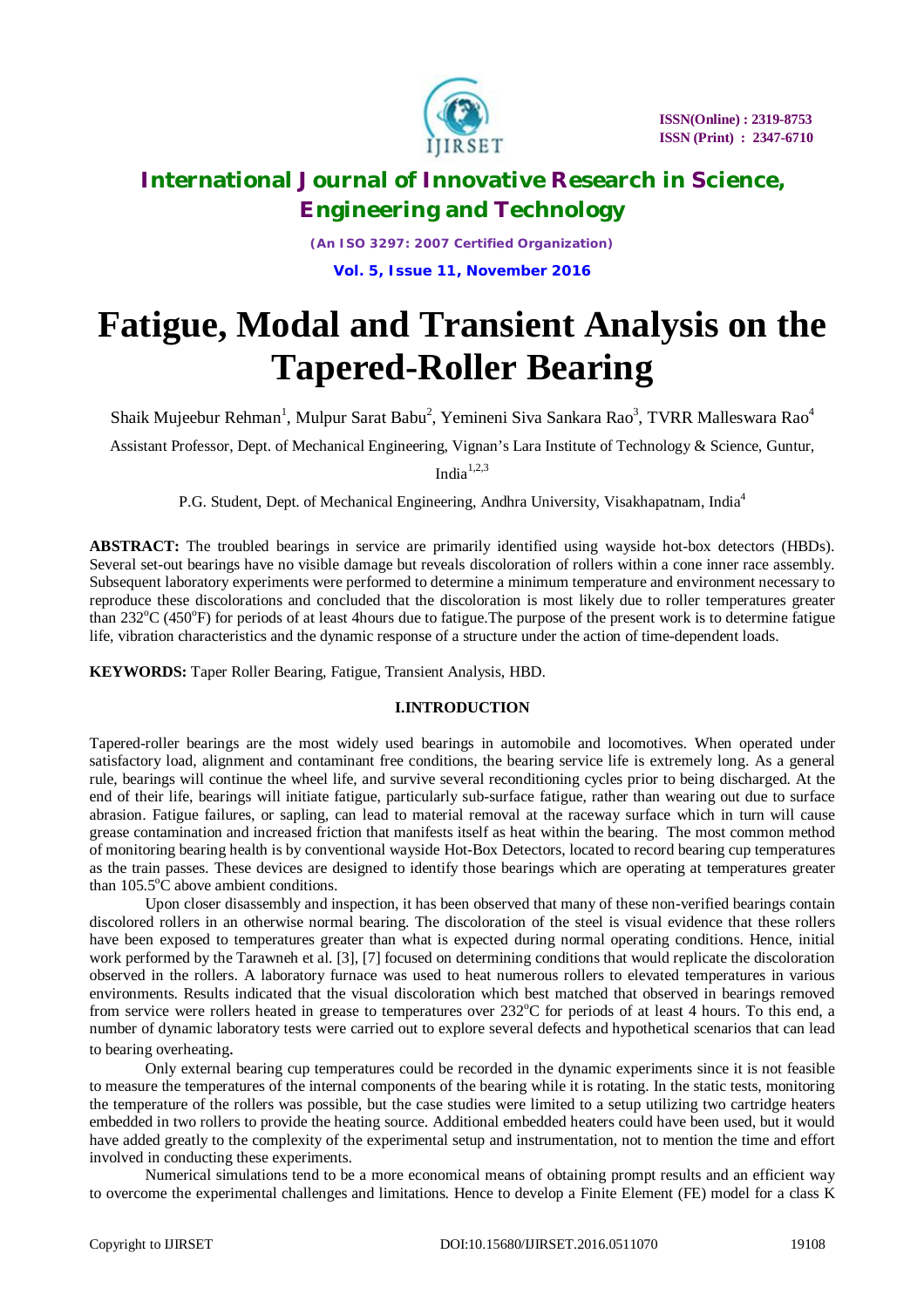

*(An ISO 3297: 2007 Certified Organization)*

## **Vol. 5, Issue 11, November 2016**

tapered roller bearing, CATIA V5 is used. The FE model is utilized to run several different bearing heating simulations that provided definitive answers as to whether it is possible for rollers to heat to high temperatures without heating the cup surface to a sufficient temperature necessary to trigger any HBD alarms.

## **II. LITERATURE REVIEW**

In most circumstances, experimentally acquired data is used to validate the accuracy of the derived FE models. Demirhan and Kanber [1] used ANSYS to investigate the stress and displacement distributions on cylindrical roller bearing rings. The study concluded that the stresses and displacements have different distribution characteristics on the inner and outer faces of the rings and are not uniformly distributed along the height of the rings because of large stresses at the contact points.

The thermal and dynamic behavior of railroad tapered-roller bearings has been explored extensively through several experimental and theoretical studies conducted by Tarawneh et al. First, in a series of papers, Tarawneh et al. [3, 4 and 5] and Cole et al. [5 and 6] examined the heat transfer paths with in tapered-roller bearings, and heat transfer to the bearing from an adjacent hot railroad wheel. Experimentally validated analytical expressions were developed to describe the surface temperature of the bearing cup, the temperature at the cone-axle interface, and the temperature along the wheel web. Moreover, the aforementioned studies resulted in the determination of heat transfer coefficients for heat dissipation from the bearing and wheel surfaces which can be used to devise reliable FE models. Second, in a series of four papers, Tarawneh et al. [2, 8 and 9] investigated the warm bearing temperature trending problem and were able to identify the root cause of this troubling phenomenon. It was concluded that vibration induced roller misalignment is the likely cause for the bearing temperature trending phenomenon seen in service (Tarawneh et al. [8]), and an on-track field test conducted and validated the results obtained from the laboratory testing. Furthermore, vibration signatures of temperature trended bearings in field and laboratory testing are also provided in [9].

From the literature review, the need for reliable numerical models that can predict internal bearing temperatures becomes apparent. With this motivation, the authors utilized their earlier experimental results and analytical models to develop a FE model that can be used to simulate numerous normal and abnormal operating scenarios, that are otherwise very complex and time consuming to duplicate in a laboratory setting, and acquire internal and external bearing temperatures. The developed model can prove to be a very useful tool in future thermal research of railroad tapered-roller bearings. Knowing the temperature distribution within the internal components of the bearing during normal and abnormal operating conditions can help bearing manufacturers explore possible design modifications to their bearings to dissipate the heat more efficiently or select appropriate lubricants that can withstand the internal temperatures experienced by the bearings.

# **III. FINITE ELEMENT ANALYSIS**

The main objective of the work presented here is to study how roller heating affects the temperature of the bearing assembly components, especially the external surface of the cup, which is the part of the bearing scanned by the infrared wayside hot-box detectors. To this end, a FE model was created and utilized to run several cup heating simulations in order to attain solutions. This study would be very challenging to perform experimentally due to the constraints imposed by placing conventional thermal sensors inside a rotating assembly. The following two subsections, Bearing Modeling and Boundary Conditions, provide a detailed description of the developed FE model including the boundary conditions used.

# **IV. BEARING MODELING**

A solid model of the bearing-axle assembly is producedusing the three-dimensional graphing software CAT1A V5 for this study. The axle is rendered as a simple cylinder with a 0.1572 m diameter and a 2.2 m length, which is sufficient in size to act as a heat sink. The bearing is modeled after a class K railroad tapered-roller bearing with some minor modifications that simplified the geometry and resulted in a significant reduction to the computational time.

For the first assumption, no cages, seals, wear rings, or grease were included in the model; this was done because the thermal resistances of the polyamide cages and grease are large compared to the rest of the bearing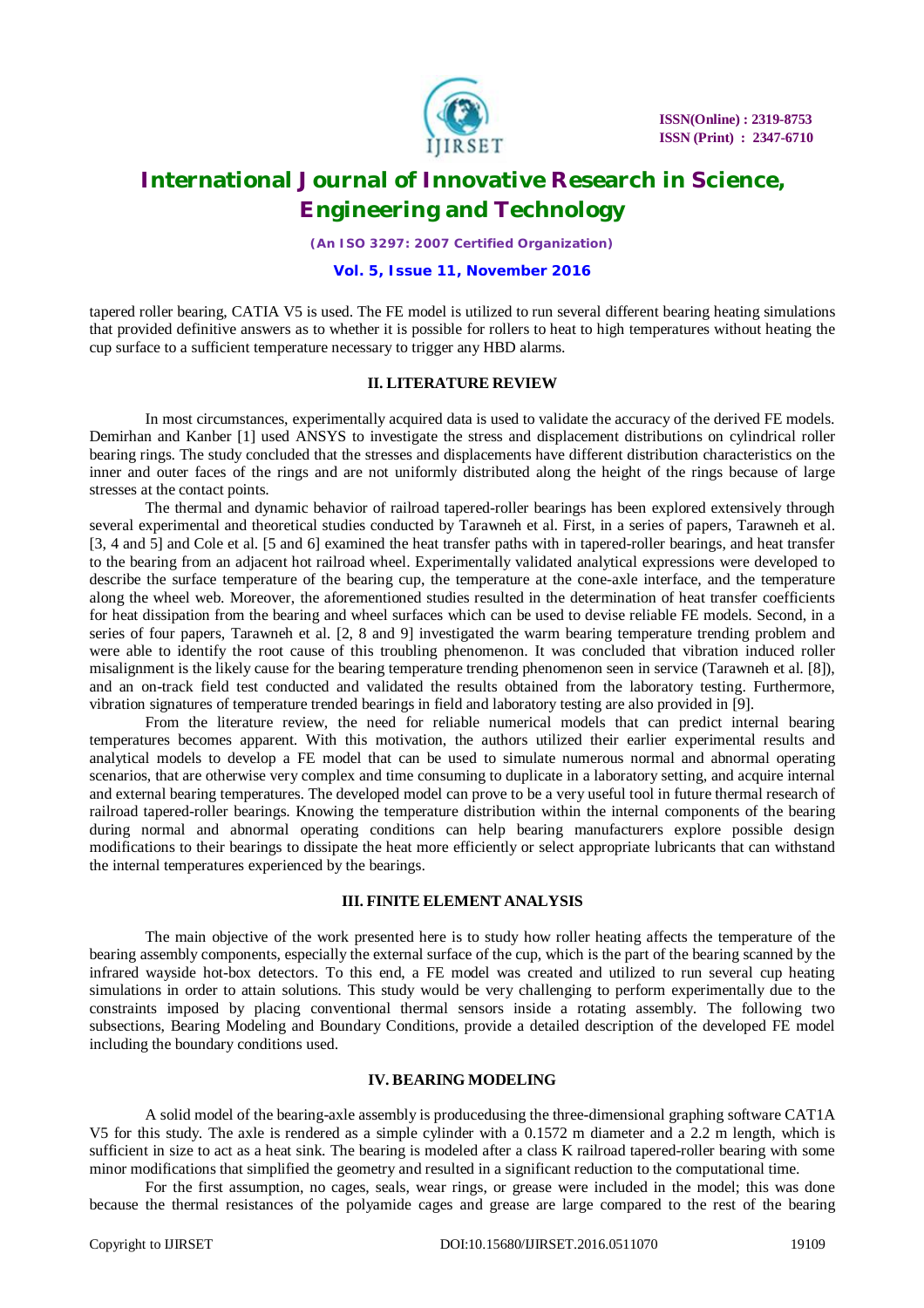

*(An ISO 3297: 2007 Certified Organization)*

#### **Vol. 5, Issue 11, November 2016**

assembly, so the majority of the heat will flow from therollers to the bearing cup and inner cones. Recent advances in bearing seal technology have resulted in minimal contact low friction seals. Furthermore, these seals constitute a small fraction of the total weight of the bearing and are separated from the rest of theinternal bearingcomponents by a combination of air and grease which both have high thermal resistances. The wear rings are in contact with the axle, which constitutes a very large body of metal and acts as a heat sink. Hence, the omission of the aforementioned components from the FE model will not have a significant effect on the results acquired from this study.

The second assumption is concerned with the contact area between the rollers and the cup and cone raceways. Under normal operating conditions, only the upper hemisphere of a railroad bearing is loaded; therefore, larger contact areas exist between the rollers and the cup and cones in this region. However, since the rollers of a bearing enter and exit the loaded zone continuously as they execute multiple revolutions in a second, an average contact area was applied to all 46 rollers in the bearing. Hence, in the model, the contact area between each roller and the cup and cone raceways is 123.96 mm<sup>2</sup>, which represents 3.68% of the total surface area of the roller. The contact area was obtained by first estimating the initial contact area of the rollers with the cup and cones using the Hertzian line contact theory (Bra¨ndlein et al. [13] and Harris and Kotzalas. [14]), and then using FE analysis to determine the load distribution on the upper hemisphere of a fully-loaded bearing (full load corresponds to a force of 159 KN (35,750 lb) per bearing applied through the bearing adapter), which was then used to calculate the amount of roller compression.

### **V. BOUNDARY CONDITIONS**

The validity of the FE model depends significantly on the correctness of the Boundary Conditions applied while running the simulations. In this regard, the Boundary Conditions used for this study were derived from previously conducted experimental work by Tarawneh et al. [2] and [3]and from material specifications provided by the bearing manufacturer. Four major Boundary Conditions namely conduction, convection, radiation, and heat flux are utilized.

The heat conduction coefficients for the bearing assembly were provided by the bearing manufacturer. The bearing steel, AISI 8620 with a thermal conductivity of  $46.6$  Wm<sup>-1</sup>K<sup>-1</sup> is used. A sensitivity analysis was performed to ensure that variations in the thermal conductivity values due to temperature have a marginal effect on the reported results; the results differed by less than 1% when both thermal conductivity values were changed by  $+/-10\%$ . Note that the thermal conductivity values for AISI 8620 do not change by more than 7% over the range of temperatures reported in this study.

Convection and radiation Boundary Conditions for the bearing were acquired from the results of previous experimental testing conducted by various authors. Tarawneh et al. [3] provides an overall heat transfer coefficient Ho  $= 8.32$  W K<sup>-1</sup> for the bearing cup, which takes into account forced convection generated by a 5 m/s airstream and radiation to an ambient at a temperature of  $25^{\circ}$ C. However, since the software used for the FE simulations requires convection coefficients to be entered in units of W m<sup>-2</sup>K<sup>-1</sup>, the external surface area of the bearing cup  $A_{cup} = 0.1262$  m<sup>2</sup> was used to obtain the heat transfer coefficient in the appropriate units (ho =  $65.9$  W m-2 K-1). The latter overall heat transfer coefficient was applied to the external (exposed) surface of the bearing only. A convection coefficient value of  $h_{\text{axle}} = 25 \text{ Wm}^{-2} \text{ K}^{-1}$  corresponding to a 6 m/s air stream and a 25<sup>o</sup>C ambient temperature. The characteristic length, L<sub>c</sub>, is equal to the diameter D, of the axle.

Finally, to simulate heat generation within the bearing assembly, heat flux was applied to the circumferential surface of the rollers. The appropriate heat flux value was determined through a trial-and-error process starting with an overall heat input of 11.5 W per roller (normal operation conditions) and increasing this input until the desired external cup temperature was achieved. The acquired heat input per roller was then divided by the surface area of the roller to obtain the heat flux value. Here, it is assumed that the rollers are the source of heat within the bearing which is justified considering the mass of the roller  $(0.145 \text{ kg})$  relative to the mass of the bearing cup  $(11.53 \text{ kg})$  and cone  $(3.9 \text{ kg})$ . To illustrate this, consider an abnormal operation condition in which debris gets wedged between a roller and an adjacent cage bar causing the roller to become fully or partial jammed and resulting in excessive sliding friction between the roller and the cup and cone raceways. Since the mass of the roller is very small compared to themass of the cup and cone, it is safe to assume that it will heat at a much faster rate than the other two components, thus, becoming the heat source.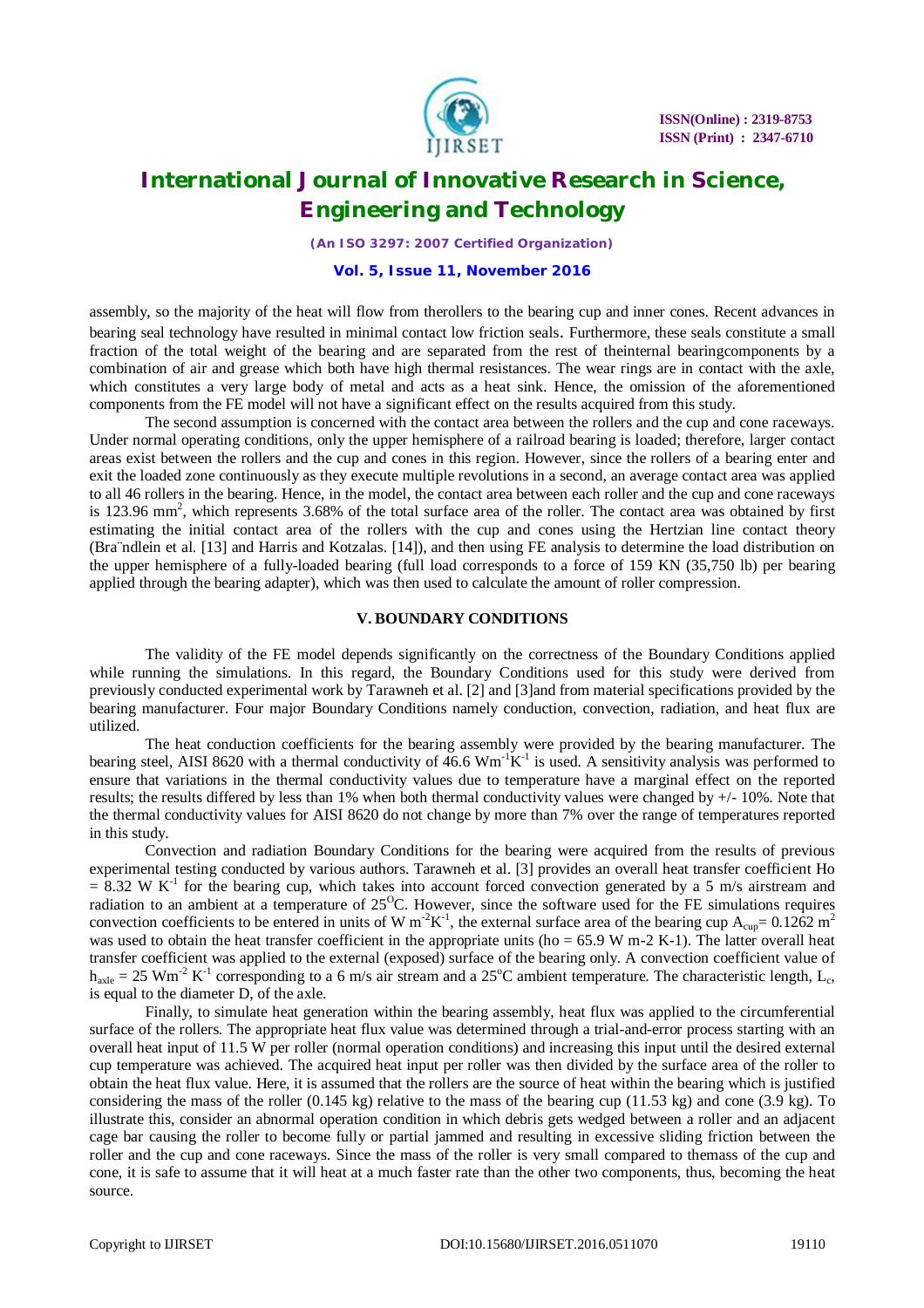

*(An ISO 3297: 2007 Certified Organization)*

**Vol. 5, Issue 11, November 2016**

### **VI. FE MODEL VALIDATION**

Dynamic tests were performed in a laboratory with an ambient temperature of  $25^{\circ}$ C utilizing a dynamic bearing tester that maintained a speed setting of 536 rpm corresponding to a train traveling with a velocity of approximately 91.7 km/ h (57 mph) at full load (which corresponds to a force of 159 KN (35,750 lb) per bearing).

Normal operation simulates a bearing running under normal operating conditions. This model represents a healthy bearing with an average cup temperature of approximately $50^{\circ}$ C (this temperature is the average of six thermocouple readings positioned  $60^{\circ}$ C around the circumference of the cup at the middle of the bearing). The aforementioned temperature was acquired from the dynamic testing.

To validate and quantify the accuracy of the results acquired from the FE model, both an experimental and a theoretical technique were employed. The experimental method required the use of a dynamic bearing tester powered by a 22 kW (30 hp) motor that is managed by a smart controller. The controller has outputs that can be monitored via a data acquisition system to record the axle speed and the power required to run the bearings. In an experiment aimed at replicating the normal operation of bearings, four fully assembled healthy class K bearings were run utilizing the aforementioned dynamic bearing tester at a speed of 91.7 km/ h (57 mph) with a full load.

### **VII. BEARING MATERIAL**

#### **PHYSICAL PROPERTIES**

Bearing steel has a density of 7.85 gm per cubic-cm, coefficient of linear expansion of 0.00001 per K and thermal conductivity of 30-40 W/mK. Bearing steel is magnetic in nature and good for thermal and electrical conduction.The following tables 1, 2 and 3 show the chemical composition, thermal properties and mechanical properties of AISI 8620 alloy steel.

| <b>ELEMENT</b> | <b>CONTENT</b>  |
|----------------|-----------------|
| Iron, Fe       | 96.895-98.02    |
| Manganese, Mn  | 0.700-0.900     |
| Nickel, Ni     | 0.400-0.700     |
| Chromium, Cr   | $0.400 - 0.600$ |
| Carbon, C      | 0.180-0.230     |
| Silicon, Si    | 0.150-0.350     |
| Molybdenum, Mo | 0.150-0.250     |
| Sulfur, S      | $\leq 0.0400$   |
| Phosphorous, P | $\leq 0.0350$   |

# **TABLE 1 CHEMICAL COMPOSITION**

#### **TABLE 2 THERMAL PROPERTIES OF TAPER ROLLER BEARING**

| <b>PROPERTIES</b>              | <b>VALUE</b>           |
|--------------------------------|------------------------|
| Thermal expansion co-efficient | 11 um/m <sup>o</sup> C |
| Thermal conductivity           | 46.6 W/Mk              |

### **TABLE 3 MECHANICAL PROPERTIES OF TAPER ROLLER BEARING**

| <b>PROPERTIES</b>                 | <b>METRIC</b> |
|-----------------------------------|---------------|
| Ultimate strength                 | 530 MPa       |
| Yield strength                    | 385 MPa       |
| Elastic modulus                   | 190-210 GPa   |
| Bulk modulus (typical for steel)  | 140 GPa       |
| Shear modulus (typical for steel) | 80 GPa        |
| Poisson's ratio                   | $0.27 - 0.30$ |
| Izod Impact                       | 115J          |
| Hardness, Brinell                 | 149           |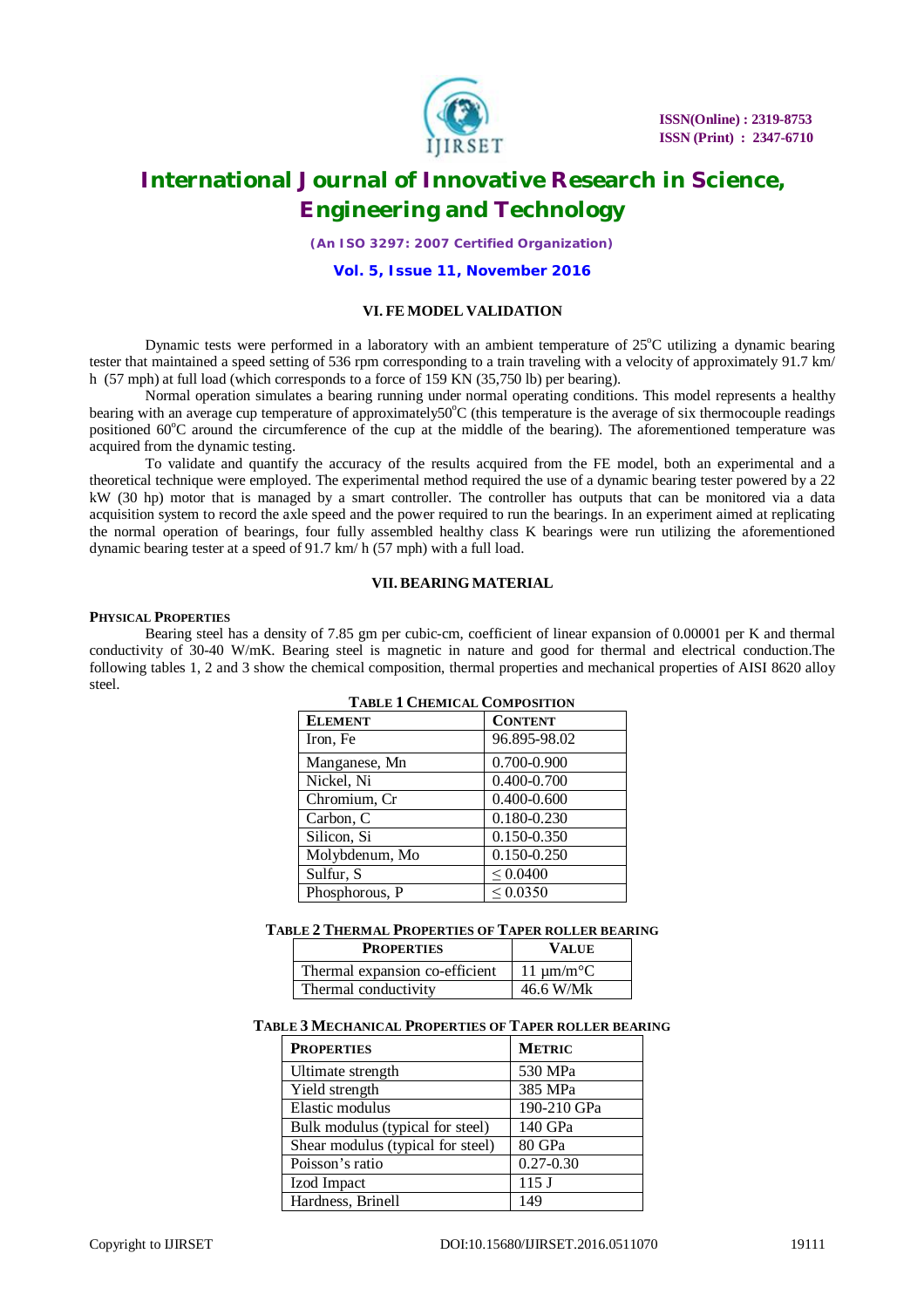

*(An ISO 3297: 2007 Certified Organization)*

**Vol. 5, Issue 11, November 2016**

### **VIII. FINITE ELEMENT MODELING AND ANALYSIS OF TAPER ROLLER BEARING**

The three dimensional model for the Taper Roller Bearing assembly as per the specifications is generated by using CATIA V5 for the Finite Element analysis in ANSYS 13.0. An axle is rendered as a simple cylinder with a 0.1572 m diameter and 2.2 m length, which is sufficient in size to act as a heat sink as per the designer or manufacturer specifications. The contact area between each roller and the cup and cone raceways is  $123.96 \text{ mm}^2$ , which represents 3.68% of the total surface area of the roller. The Taper Roller Bearing is modeled as a class K railroad tapered-roller bearing with some minor modifications that simplified the geometry and results in a significant reduction to the computational time. An assumption, cages, seals, wear rings, or grease are not included in the model is made because the thermal resistances of the polyamide cages and grease are large compared to the rest of the bearing assembly. So the majority of the heat will flow from the rollers to the bearing cup and inner cones of Taper Roller Bearing.

The contact low seals constitute small fraction of the total weight of the bearing and are separated from the rest of the internal bearing components by a combination of air and grease which both have high thermal resistances. The wear rings are in contact with an axle, which constitutes a very large metal body and acts as a heat sink. Hence, the omission of the aforementioned components from the Finite Element model will not have a significant effect on the results obtained from the present work.



 $(a)$  (b) Fig.1(a)Taper Roller Bearing model inCATIA V5, (b) Meshed model of Taper Roller Bearing

 The finite element method is to divide the structure or solution region into finite subdivisions or elements. Hence the structure is to be modeled with suitable finite elements. The number, type, size and arrangement of the elements are to be decided by the designer (Table 4).

| S.No.                       | <b>DESCRIPTION</b>            | <b>QUANTITY</b> |
|-----------------------------|-------------------------------|-----------------|
|                             | <b>Total Nodes</b>            | 355693          |
| $\mathcal{D}_{\mathcal{L}}$ | <b>Total Elements</b>         | 195809          |
| 3                           | <b>Total Body Elements</b>    | 94856           |
|                             | <b>Total Contact Elements</b> | 100953          |
|                             | <b>Element Types</b>          |                 |
| 6                           | Contacts                      | 138             |

**TABLE 4 FINITE ELEMENT MODEL SUMMARY OF TAPER ROLLER BEARING**

Solid model of the Taper Roller Bearing assembly for the Finite Element analysis conducted for this study is depicted in Fig. 1(a) and (b) shows the meshed model of the taper Roller bearing. The major boundary conditions are utilized namely: conduction, convection, radiation, and heat flux. Note: Heat flux is applied to the circumferential surface of the rollers only, Bearing overall heat transfer coefficient is applied to the bearing external surfaces (i.e., bearing cup external surface and side walls, and bearing cone side walls).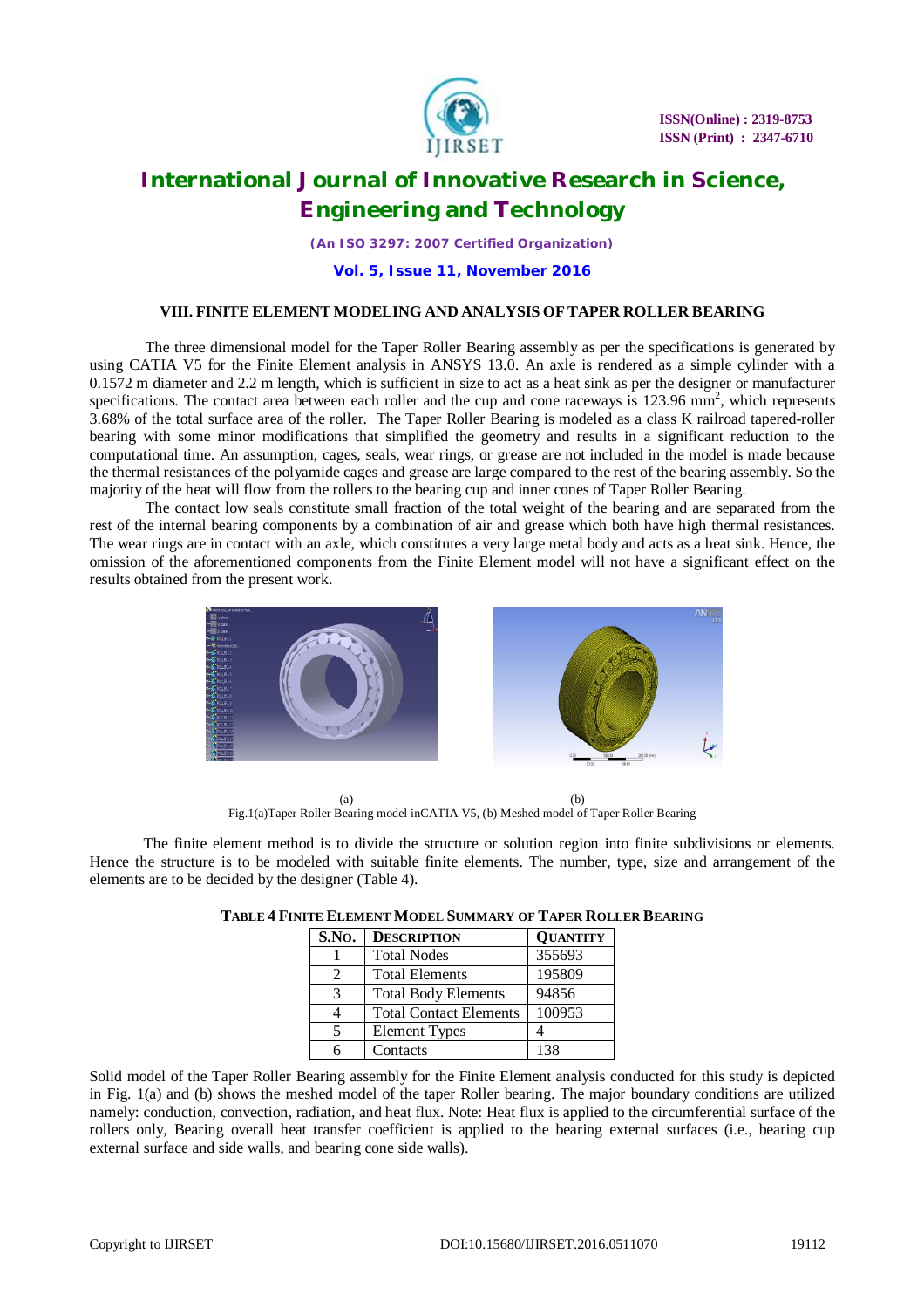

*(An ISO 3297: 2007 Certified Organization)*

#### **Vol. 5, Issue 11, November 2016**

#### **IX. FATIGUE LIFE ANALYSIS OF THE TAPER ROLLER BEARING**

Fatigue failure is caused by repeated cyclic loading. In practice, loads significantly below static limits can cause failure if the load is repeated for sufficient number of cycles. Characterizing the capability of a material to survive that many cycles a component may experience during its lifetime is the aim of fatigue analysis.

The fatigue or endurance limit of a material is defined as the maximum amplitude of completely reversed stresses that the standard specimen can sustain for an unlimited number ofcycles without fatigue failure.Since thefatigue test cannot be conducted for unlimited or infinite number of cycles,  $10^6$  cycles is considered as a sufficient number of cycles.

For Fatigue analysis the boundary conditions are heat conduction coefficient and overall heat transfer coefficients are considered. For the taper roller bearing, AISI 8620 steel with a thermal conductivity of 46.6  $Wm^{-1} K^{-1}$ is used. Convection and radiation boundary conditions for the bearing are the overall heat transfer coefficient in the appropriate units (ho = 65.9 W m<sup>-2</sup> K<sup>-1</sup>) and radiation to an ambient at a temperature of 25<sup>o</sup>C. Heat flow is applied to the circumferential surface of the roller is 11.5W.

 The boundary conditions are taken at cylindrical support (means axial movement is free, radial and tangential movements are fixed) and fully reversal load 159 KN is taken at center of gravity of the bearing. The coupled field result stresses are input load for Fatigue analysis. The fatigue life and damage obtained in the ANSYS are depicted in the figure  $2$  (a) and (b).



 $(a)$  (b) Fig. 2 (a) Fatigue life (b) Damage of the Taper Roller Bearing

Table 5 shows the Fatigue analysis results of the Taper Roller bearing. The result shows that the bearing can withstand the cyclic loads up to 2.04e6 cycles which is beyond the infinite life of 106 cycles. Hence the Taper Roller bearing is safe for infinite number of cycles.

| S.No. | <b>PARAMETERS</b>   | <b>VALUE</b>         |  |
|-------|---------------------|----------------------|--|
|       | Maximum Design Life | $1.e+006$ cycles     |  |
|       | Maximum Damage      | $2.0462e+006$ cycles |  |

| <b>TABLE 5 FATIGUE ANALYSIS RESULTS OF TAPER ROLLER BEARING</b> |  |
|-----------------------------------------------------------------|--|
|-----------------------------------------------------------------|--|

Under normal working conditions, Taper Roller Bearings are subjected to vibrations. In order to avoid damage due to resonance, Modal analysis is carried out on Taper Roller Bearing which is discussed in the next section.

# **X. MODAL ANALYSIS OF THE TAPER ROLLER BEARING**

Modal analysis is used to determine the natural frequencies and mode shapes of a structure. The natural frequencies and mode shapes are important parameters in the design of a structure for dynamic loading conditions. A structure can have any number of modes up to the number of degree of freedom (DOF) in the model. Mode means the pair of one natural frequency and corresponding mode shape. Mode shape means in what shape the structure would tend to vibrate at each frequency.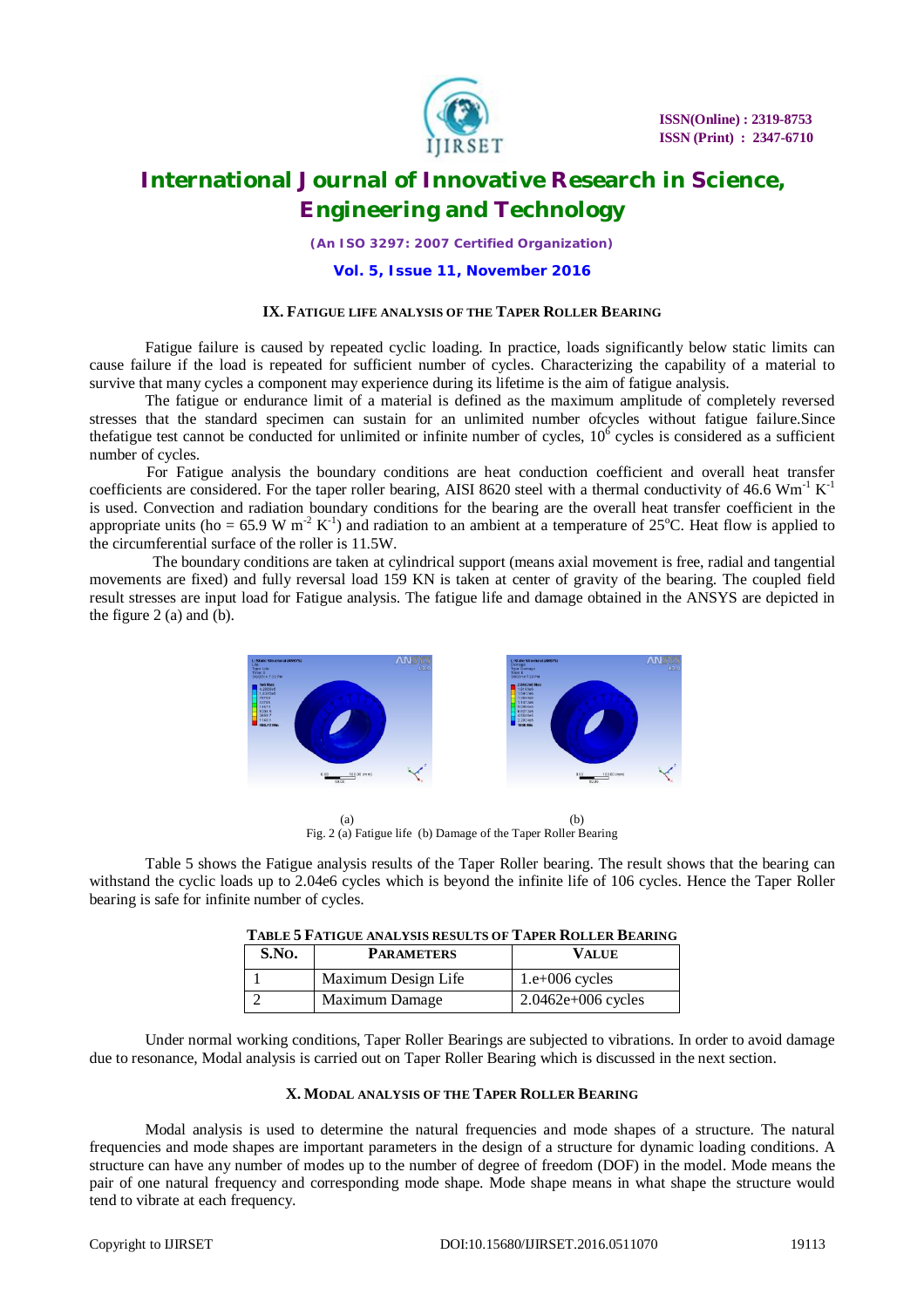

*(An ISO 3297: 2007 Certified Organization)*

# **Vol. 5, Issue 11, November 2016**



Fig. 3 Mode shapes of of the Taper Roller Bearing (a) Mode 1 (b) Mode 2 (c) Mode 3(d) Mode 4 (e) Mode 5 (f) Mode 6

The modal analysis of the taper roller bearing, different mode shapes are shown from Fig. 3(a) to 3(f). The boundary condition for modal analysis is cylindrical support (means Axial movement is free, Radial and Tangential movements are fixed); that is the rolling effect is apply for this analysis.

The free vibration of bearing without loading condition is 232.92 Hz. Consider the model is cylindrical. Modal analysis follows the Block Lanczos method. The modes are taken into the account is six. After coupling the modal analysis the frequencies are respectively 232.92, 242.38, 274.09, 2000.6, 2033.7, 2483.2 Hz. The bearing working frequency is 9Hz (536/60). The obtained natural frequency of bearing is 232.92Hz. So there is no chance to occur resonance because working frequency is less than the natural frequency. The component is safe for dynamic loading.

| MODE NO. | FREQUENCY(HZ) | MAXIMUM<br><b>DEFORMATION IN MM</b> |
|----------|---------------|-------------------------------------|
|          | 232.98        | 9.0236                              |
| 2        | 242.38        | 9.0205                              |
| 3        | 274.89        | 6.6298                              |
|          | 2000.6        | 8.2874                              |
| 5        | 2033.7        | 8.4634                              |
|          | 2483.2        | 10.34                               |

| TABLE 6 RESULTS OF MODAL ANALYSIS OF THE TAPER ROLLER BEARING |  |
|---------------------------------------------------------------|--|
|---------------------------------------------------------------|--|

Table 6 shows the natural frequencies and maximum deformation corresponding to six mode shapes of Taper Roller bearing. To determine the dynamic response of the system under any type of time-varying temperature load transient thermal analysis is needed to evaluate the response of deformable bodies and is discussed in the next section.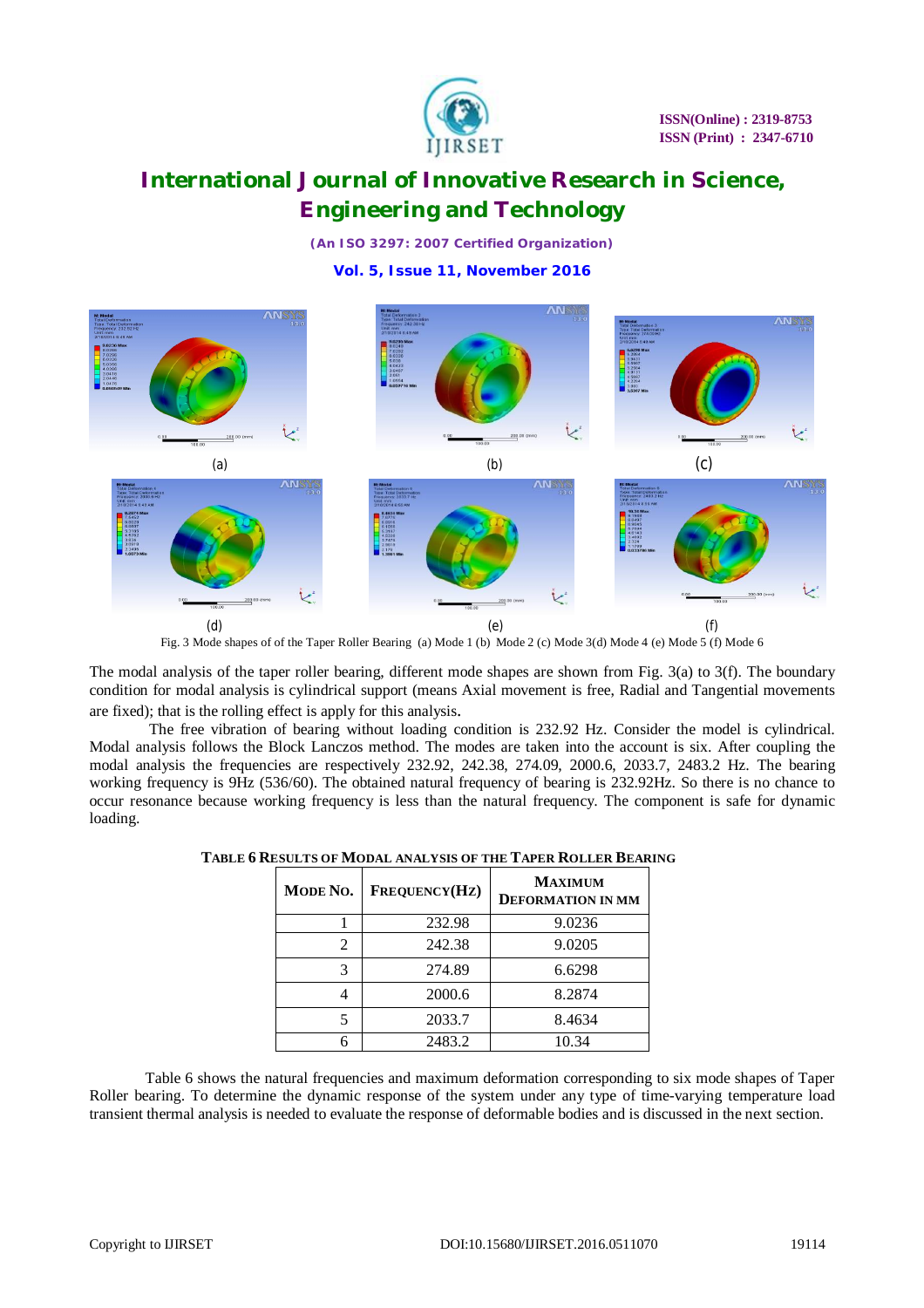

*(An ISO 3297: 2007 Certified Organization)*

## **Vol. 5, Issue 11, November 2016**

#### **XI. TRANSIENT THERMAL ANALYSIS OF THE TAPER ROLLER BEARING**

Transient dynamic analysis is a technique used to determine the dynamic response of a structure under the action of any general time-dependent loads. This type of analysis is to determine the time-varying displacements, strains, stresses and forces in a structure as it responds to any combination of static, transient and harmonic loads.

The boundary conditions considered for Transient thermal analysis already mentioned earlier. The total time considered for the transient thermal analysis is 12 hours with a step size of an hour, assuming ambient temperature to be 25<sup>o</sup>C. Table 7 shows the variation of temperature loads of cup and rollers of the Taper Roller Bearing with respect to time for Transient thermal analysis. Fig. 4(a),4(b) and 4(c) represents the failure temperature, total heat flux and directional heat flux of the taper roller bearing.

| S.No.          | <b>STEPS</b> | TIME [SEC] | <b>TEMPERATURE OF CUP</b><br>[°C] | <b>TEMPERATURE</b><br>ROLLERS <sup>[°</sup> C] |
|----------------|--------------|------------|-----------------------------------|------------------------------------------------|
|                |              | $\Omega$   | 25                                | 25                                             |
| 1              |              | 1800       | 48.474                            | 130.1                                          |
| $\overline{c}$ | 2            | 3600       | 48.51                             | 130.3                                          |
| 3              | 3            | 7200       | 48.546                            | 130.5                                          |
| 4              | 4            | 10800      | 48.582                            | 130.7                                          |
| 5              | 5            | 14400      | 48.618                            | 130.9                                          |
| 6              | 6            | 18000      | 48.654                            | 131.1                                          |
| 7              | 7            | 21600      | 48.69                             | 131.3                                          |
| 8              | 8            | 25200      | 48.726                            | 131.5                                          |
| 9              | 9            | 28800      | 48.761                            | 131.7                                          |
| 10             | 10           | 32400      | 48.797                            | 131.9                                          |
| 11             | 11           | 36000      | 48.833                            | 132.1                                          |
| 12             | 12           | 39600      | 48.868                            | 132.3                                          |
| 13             | 13           | 43200      | 48.95                             | 134.4                                          |

**TABLE 7 TRANSIENT THERMAL INPUT TEMPERATURE OF CUP AND ROLLER**



Fig. 4(a)Temperature (b) Total Heat Flux (c) Directional Heat Fluxof the Taper Roller Bearing

| S.NO. | <b>PARAMETER</b>                        | <b>VALUE</b> |
|-------|-----------------------------------------|--------------|
|       | Temperature of cup $\mathrm{^{\circ}C}$ | 120          |
|       | Temperature of Roller °C                | 132.4        |
|       | Temperature of cone °C                  | 116          |
|       | Total heat flux $w/mm^2$                | 1.7372       |
|       | Directional Heat flux $w/mm^2$          | በ 64414      |

Table 8 shows the results of Transient Thermal analysis of Taper Roller bearing. The operating conditions that would lead to failure of the taper roller bearing is a bearing cup temperature of 120°C. But the HBD would trigger alarm at 105.5<sup>o</sup>C and the bearings are removed from the service. By considering the results obtained from the coupled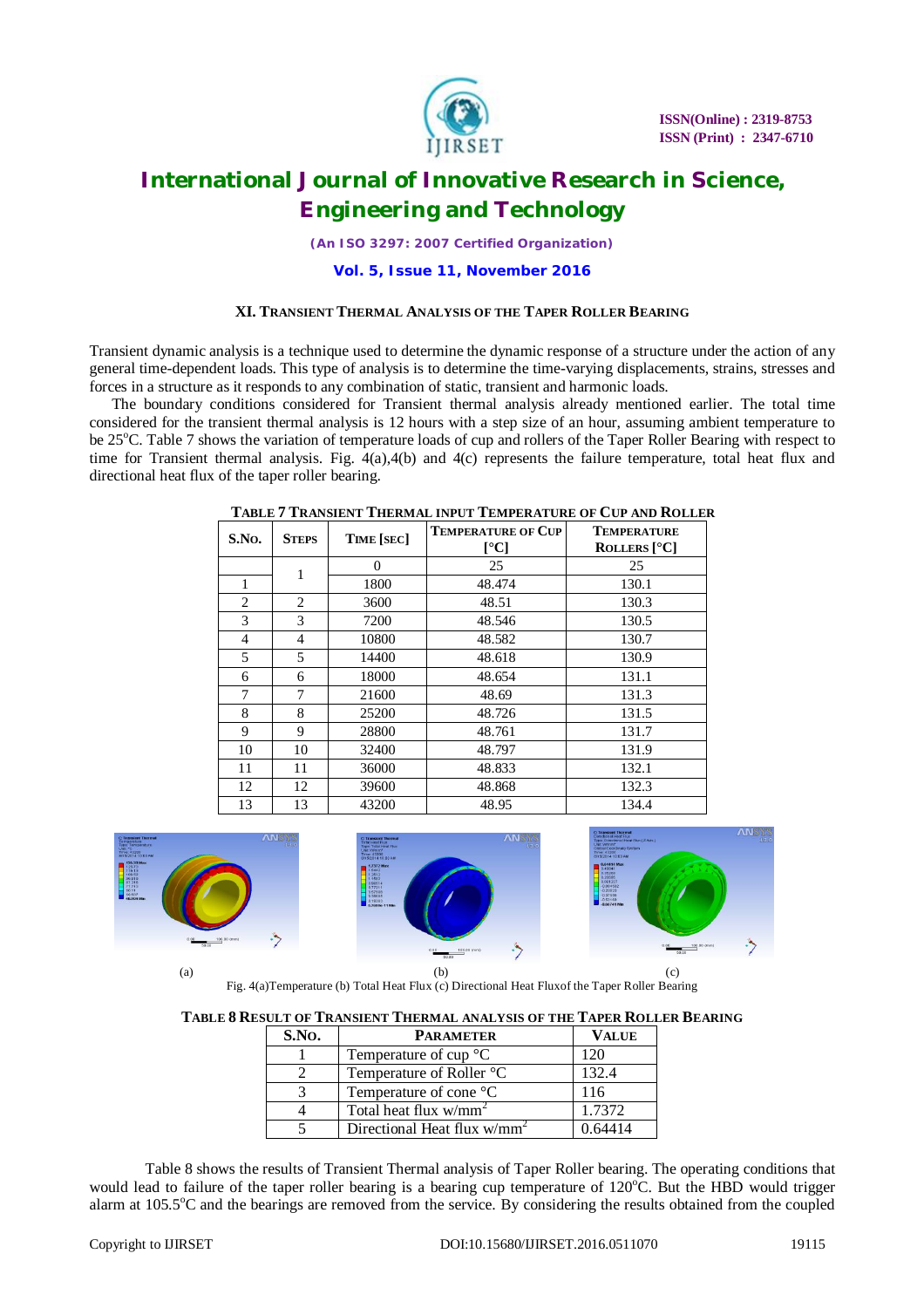

*(An ISO 3297: 2007 Certified Organization)*

## **Vol. 5, Issue 11, November 2016**

field analysis the failure temperature of the Taper Roller Bearing is  $170.5^{\circ}$ C [15], where equivalent stress exceeds the yield stress 385Mpa (Table 3). But the Transient Thermal analysis results reveal that the cup and all rollers (46 No.) in the bearing are safe even up to the temperature of 120°C. Considering the fact that most of the lubricants used in railroad bearings start to degrade when operated at temperatures above 125°C for prolonged periods. Hence the proposed HBD temperature is  $120^{\circ}$ C (earlier it is  $105^{\circ}$ C) to remove the bearing from service.

# **XII. TRANSIENT THERMAL ANALYSIS WITH STATIC LOAD OF THE 159 KN ON TAPER ROLLER BEARING**

The coupled field analysis (thermal transient and static structural analysis) of a taper roller bearing is carried out. The boundary conditions for transient thermal analysis with a static load are heat conduction coefficient and overall heat transfer coefficients are considered. For the bearing steel, AISI 8620 with a thermal conductivity of 46.6  $Wm^{-1}K^{-1}$  is used. Convection and radiation boundary conditions for the bearing are the overall heat transfer coefficient in the appropriate units ( $h_o = 65.9 \text{ W m}^2 \text{ K}^{-1}$ ) and radiation to an ambient at a temperature of 25°C. Heat flow is applied to the circumferential surface of the roller is 11.5 W and the varying temperature loads are shown in table 7. Ambient temperature is 25 $\degree$ C, Time in hours = 12, Step size = 1 hour. The boundary conditions are taken at cylindrical support (means axial movement is free, radial and Tangential movements are fixed) and structural load 159 KN is taken at center of gravity of the bearing.Fig5(a) to 5(d) shows the Transient Thermal Analysis results.



Fig. 5(a) Equivalent Stress (b) Normal Stress (c)Shear Stress (d) Total Deformationof the Taper Roller Bearing

|  | TABLE 9 RESULT OF TRANSIENT COUPLED FIELD ANALYSIS OF TAPER ROLLER BEARING |
|--|----------------------------------------------------------------------------|
|--|----------------------------------------------------------------------------|

| S.No. | <b>TYPE OF STRESS</b>             | <b>VALUE</b>    |
|-------|-----------------------------------|-----------------|
|       |                                   | <b>OBTAINED</b> |
|       | Equivalent stress MPa             | 216.29          |
|       | <b>Normal Stress</b><br>MPa       | 204.35          |
|       | <b>Shear Stress</b><br><b>MPa</b> | 40.477          |
|       | Total Deformation mm              | 0.03119         |

Table 9 shows the results of Transient coupled field analysis of the Taper Roller bearing. The stresses obtained from Transient thermal and static structural coupled field analysis are below the yield strength 385 MPa and ultimate strength 530 MPa as per the designer specifications (Table 3). So the Taper Roller Bearing stresses are in the safe limit.

# **XIII. CONCLUSIONS**

Taper Roller Bearings are aimed to withstand both axial and radial loads which are widely used in automobiles and rail road industry. Even one percent of life gaining leads to reduction in the maintenance cost of the component. The purpose of the present work is to evaluate the Hot Box Detector (HBD) temperature by demonstrating that the bearing is safe beyond the HBD temperature and finding the failure temperature and stresses under cyclic loading also. The conclusions derived from the present work are discussed.